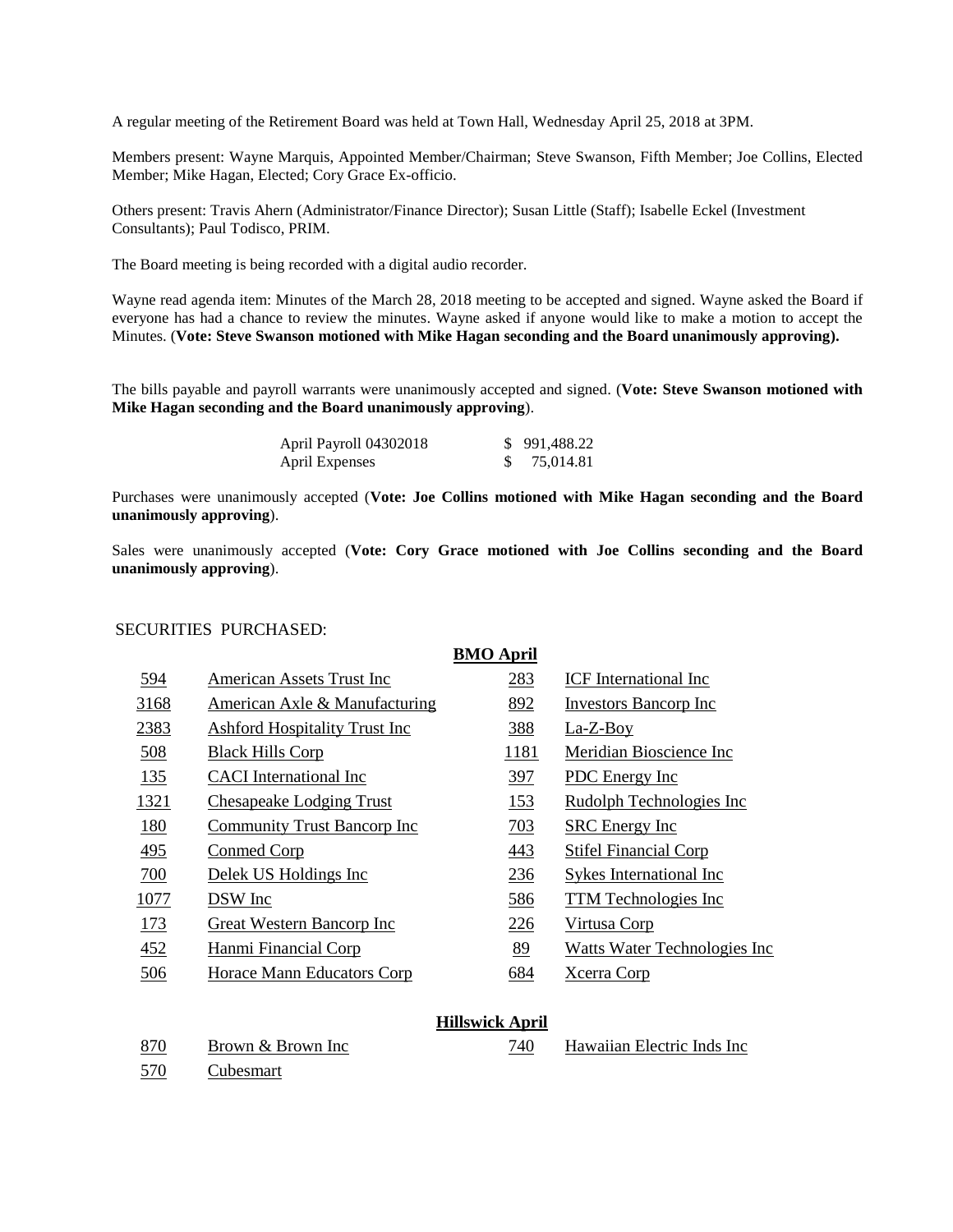## **Lyrical April**

| $\underline{26}$ | <b>Adient Plc</b>                    | 70             | Goodyear Tire & Rubber Co                 |
|------------------|--------------------------------------|----------------|-------------------------------------------|
| $\frac{46}{5}$   | <b>AECOM</b>                         | <u>50</u>      | <b>HCA</b> Healthcare Inc                 |
| 43               | <b>Aercap Holdins NV</b>             | 22             | <b>Hertz Global Holdings Inc</b>          |
| 16               | <b>Affiliated Managers Group Inc</b> | <u>140</u>     | <b>Johnson Controls International</b>     |
| 111              | Aflac Inc                            | <u>174</u>     | <b>Liberty Interactive Corp QVC Group</b> |
| $\frac{33}{2}$   | <b>Ameriprise Financial Inc</b>      | 67             | <b>Lincoln National Corp</b>              |
| 21               | <b>Anthem Inc</b>                    | 108            | <b>National Oilwell Varco Inc</b>         |
| 52               | <b>Arris International Plc</b>       | <u>38</u>      | <b>NCR Corp</b>                           |
| 15               | Assurant Inc                         | $\frac{47}{1}$ | Owens-Illinois Inc                        |
| 22               | <b>Avis Budget Group Inc</b>         | <u>174</u>     | <b>Qurate Retail Group Inc QVC Group</b>  |
| 21               | Broadcom Inc                         | <u>134</u>     | <b>Suncor Energy Inc</b>                  |
| 40               | <b>Celanese Corp</b>                 | 15             | <b>Tech Data Corp</b>                     |
| 56               | Comscope Holding Co Inc              | <u>14</u>      | Tenneco Inc                               |
| <u>177</u>       | Corning Inc                          | <u>54</u>      | <b>Western Digital Corp</b>               |
| <u>38</u>        | Crown Holdings Inc                   | <u>137</u>     | Western Union Co                          |
| $\overline{46}$  | <b>EOG</b> Resources Inc             | 21             | <b>Whirlpool Corp</b>                     |
| 169              | <b>Flex Ltd</b>                      | 32             | <b>Willis Towers Watson Plc</b>           |
|                  |                                      |                |                                           |

### **Twin April**

| <u>1650</u> | Brown & Brown Inc                | 1090 | National Instruments Inc. |
|-------------|----------------------------------|------|---------------------------|
| <u>710</u>  | Cubesmart                        | 710  | Oracle Corp               |
| 360         | Domtar Corp                      | 970  | Williams-Sonoma Inc       |
| 700         | Hawaiian Electric Industries Inc | 700  | Zillow Group Inc          |
| <u>50</u>   | ITT Inc                          |      |                           |

## SECURITIES SOLD:

|            |                       | <b>BMO April</b> |                                |
|------------|-----------------------|------------------|--------------------------------|
| 2489       | Aircastle Ltd         | 2116             | Mack-Cali Realty Corp          |
| 732        | Analogic Corp         | 492              | <b>Marten Transport Ltd</b>    |
| 2601       | Archrock Inc          | 450              | <b>Progress Software Corp</b>  |
| 862        | <b>Convergys Corp</b> | 1950             | Sunstone Hotel Investors Inc   |
| 504        | Enpro Industries Inc  | 232              | Travelport Worldwide Ltd       |
| 3530       | <b>Essendant</b> Inc  | 1247             | Umpqua Holdings Corp           |
| 1271       | Gray Television Inc   | 857              | United Community Banks Inc/GA  |
| <u>328</u> | <u>Idacorp</u>        | 599              | <b>Washington Federal Inc.</b> |
|            |                       |                  |                                |

# **BMO March**

| 22           | 1st Source Corp               |    | <b>Kaiser Aluminum Corp</b> |
|--------------|-------------------------------|----|-----------------------------|
| <u> 255 </u> | <b>Abraxas Petroleum Corp</b> |    | KB Home                     |
| <u>137</u>   | <b>ACCO Brands Corp</b>       | 45 | Kimball International Inc   |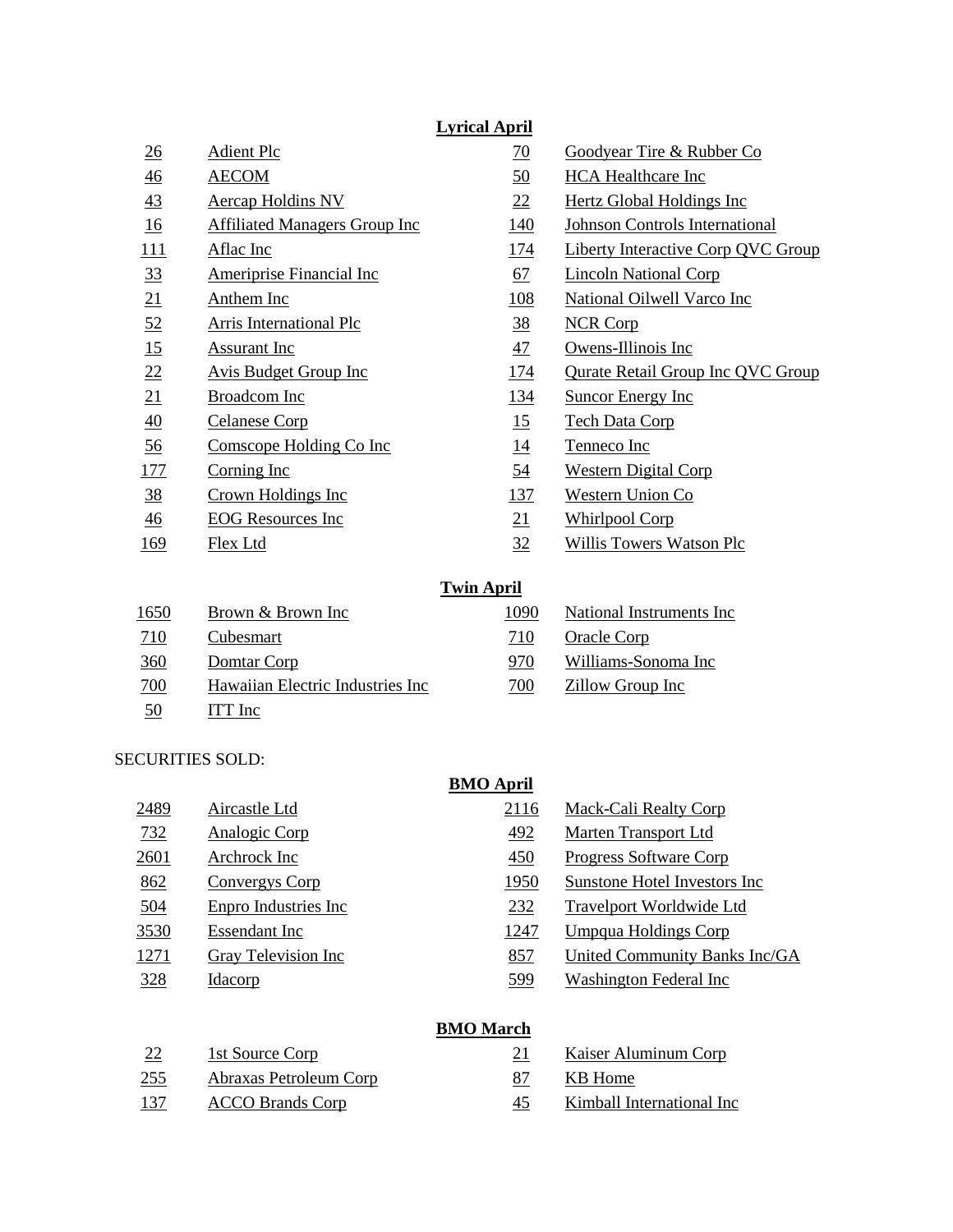| 89               | <b>Aircastle Ltd</b>                       | <u>12</u>        | <b>KLX</b> Inc                         |
|------------------|--------------------------------------------|------------------|----------------------------------------|
| <u>108</u>       | <b>Allscripts Healthcare Solution</b>      | <u>41</u>        | <b>Koppers Holdings Inc</b>            |
| 82               | <b>American Equity Investment Life Ins</b> | <u>33</u>        | Korn/Ferry International               |
| 32               | <b>American Renal Associates Holdings</b>  | <u>50</u>        | <b>Kraton Corp</b>                     |
| 25               | <b>Analogic Corp</b>                       | <u>68</u>        | <b>Lantheus Holdings Inc</b>           |
| $\frac{42}{5}$   | Angiodynamics Inc                          | <u>38</u>        | La-Z Boy Inc                           |
| 57               | <b>Arcbest Corp</b>                        | 69               | Louisiana-Pacific Corp                 |
| 89               | <b>Archrock Inc</b>                        | <u>107</u>       | <b>Mack-Cali Realty Group</b>          |
| <u>37.4</u>      | <b>Argo Group International Holdings</b>   | 49               | <b>Marten Transport Ltd</b>            |
| $\underline{20}$ | <b>Bancfirst Corp</b>                      | $\underline{68}$ | Matrix Service Ltd                     |
| 77               | <b>Bancorpsouth Bank</b>                   | $\frac{36}{5}$   | <b>Merit Medical Systems Inc.</b>      |
| $\underline{8}$  | <b>Bank of Marin Bancorp</b>               | 23               | Minerals Technologies Inc              |
| 42               | <b>Banner Corp</b>                         | $8\overline{8}$  | Moog Inc                               |
| 50               | <b>Benchmark Electronics Inc</b>           | <u>61</u>        | <b>Myriad Genetics Inc</b>             |
| 21               | <b>Black Hills Corp</b>                    | 31               | <b>Natus Medical Inc</b>               |
| $\underline{56}$ | <b>Boise Cascade Co</b>                    | <u>24</u>        | <b>Nelnet Inc</b>                      |
| <u>77</u>        | <b>Bristow Group Inc</b>                   | <u>168</u>       | <b>Newpark Resources Inc</b>           |
| 68               | Caesarstone Ltd                            | 87               | <b>NMI Holdings Inc</b>                |
| 89               | Callon Petroleum Co                        | <u>49</u>        | <b>Northwestern Corp</b>               |
| 65               | <b>Cathay General Bancorp</b>              | $\frac{38}{5}$   | <b>Orthofix International NV</b>       |
| 31               | Central Garden & Pet Co                    | <u>306</u>       | <b>PDL</b> Biopharma Inc               |
| <u>61</u>        | <b>Central Pacific Financial Corp</b>      | 23               | Peapack Gladstone Financial            |
| 66               | <b>CNO</b> Financial Group Inc             | <u>51</u>        | Penn National Gaming Inc               |
| 43               | Cohu Inc                                   | <u>16</u>        | Peoples Bancorp Inc/OH                 |
| 25               | Columbux McKinnon Corp/NY                  | 49               | Perficient Inc                         |
| $\frac{36}{5}$   | <b>Comtech Telecommunications Corp</b>     | $\overline{30}$  | Perry Ellis International Inc          |
| 30               | <b>Convergys Corp</b>                      | $\overline{48}$  | <b>Phibro Animal Health Corp</b>       |
| <u>19</u>        | Cooper-Standard Holdings Inc               | 72               | <b>PNM Resources Inc</b>               |
| $\underline{41}$ | <b>Covenant Transportation Group</b>       | <u>69</u>        | Portland General Electric Co           |
| $\overline{44}$  | <b>CSG Systems International Inc</b>       | <u> 114</u>      | <b>Preferred Apartment Communities</b> |
| <u>70</u>        | <b>Customers Bancorp Inc</b>               | 15               | Preferred Bank/Los Angeles CA          |
| 31               | <b>DCT</b> Industrial Trust Inc            | <u>45</u>        | <b>Progress Software Corp</b>          |
| 102              | Dean Foods Co                              | 69               | <b>Quanex Buildings Products Corp</b>  |
| $\underline{24}$ | Deckers Outdoor Corp                       | 98               | Rowan Cos Plc                          |
| 62               | Diodes Inc                                 | <u> 142</u>      | <b>RPX Corp</b>                        |
| 47               | DSW Inc                                    | <u>52</u>        | Rudolph Technologies Inc               |
| $\overline{44}$  | El Paso Electric Co                        | $\overline{45}$  | <b>Rush Enterprises Inc</b>            |
| $\underline{29}$ | Emcor Group Inc                            | $\overline{28}$  | <b>S&amp;T</b> Bancorp Inc             |
| $\frac{36}{5}$   | <b>Emergent Biosolutions Inc</b>           | <u>16</u>        | <b>Safety Insurance Group Inc</b>      |
| $\frac{34}{5}$   | <b>Employers Holdings Inc</b>              | <u>34</u>        | <b>Sandy Spring Bancorp Inc</b>        |
| <u>19</u>        | <b>Enanta Pharmaceuticals Inc</b>          | 11               | <b>Saul Centers Inc</b>                |

| <u> 12</u>       | <b>KLX</b> Inc                        |
|------------------|---------------------------------------|
| 41               | <b>Koppers Holdings Inc</b>           |
| 33               | Korn/Ferry International              |
| 50               | <b>Kraton Corp</b>                    |
| <u>68</u>        | <b>Lantheus Holdings Inc</b>          |
| <u>38</u>        | La-Z Boy Inc                          |
| 69               | Louisiana-Pacific Corp                |
| <u>107</u>       | <b>Mack-Cali Realty Group</b>         |
| <u>49</u>        | <b>Marten Transport Ltd</b>           |
| $\underline{68}$ | Matrix Service Ltd                    |
| $\frac{36}{5}$   | <b>Merit Medical Systems Inc.</b>     |
| <u>23</u>        | <b>Minerals Technologies Inc</b>      |
| <u>8</u>         | Moog Inc                              |
| 61               | <b>Myriad Genetics Inc</b>            |
| $\overline{31}$  | <b>Natus Medical Inc</b>              |
| $\overline{24}$  | <b>Nelnet Inc</b>                     |
| 168              | <b>Newpark Resources Inc</b>          |
| 87               | <b>NMI Holdings Inc</b>               |
| <u>49</u>        | <u>Northwestern Corp</u>              |
| <u>38</u>        | <b>Orthofix International NV</b>      |
| <u>306</u>       | <b>PDL</b> Biopharma Inc              |
| <u>23</u>        | <b>Peapack Gladstone Financial</b>    |
| <u>51</u>        | <b>Penn National Gaming Inc</b>       |
| 16               | Peoples Bancorp Inc/OH                |
| <u>49</u>        | Perficient Inc                        |
| 30               | <b>Perry Ellis International Inc.</b> |
| 48               | Phibro Animal Health Corp             |
| <u>72</u>        | <b>PNM Resources Inc</b>              |
| <u>69</u>        | Portland General Electric Co          |
| <u> 114</u>      | <b>Preferred Apartment Communitie</b> |
| 15               | Preferred Bank/Los Angeles CA         |
| $\overline{45}$  | <b>Progress Software Corp</b>         |
| <u>69</u>        | <b>Quanex Buildings Products Corp</b> |
| $\frac{98}{9}$   | <b>Rowan Cos Plc</b>                  |
| <u> 142</u>      | <b>RPX Corp</b>                       |
| <u>52</u>        | <b>Rudolph Technologies Inc</b>       |
| $\overline{45}$  | <b>Rush Enterprises Inc</b>           |
| <u>28</u>        | <b>S&amp;T Bancorp Inc</b>            |
| <u>16</u>        | <b>Safety Insurance Group Inc</b>     |
| <u>34</u>        | <b>Sandy Spring Bancorp Inc</b>       |
| <u> 11</u>       | <u>Saul Centers Inc</u>               |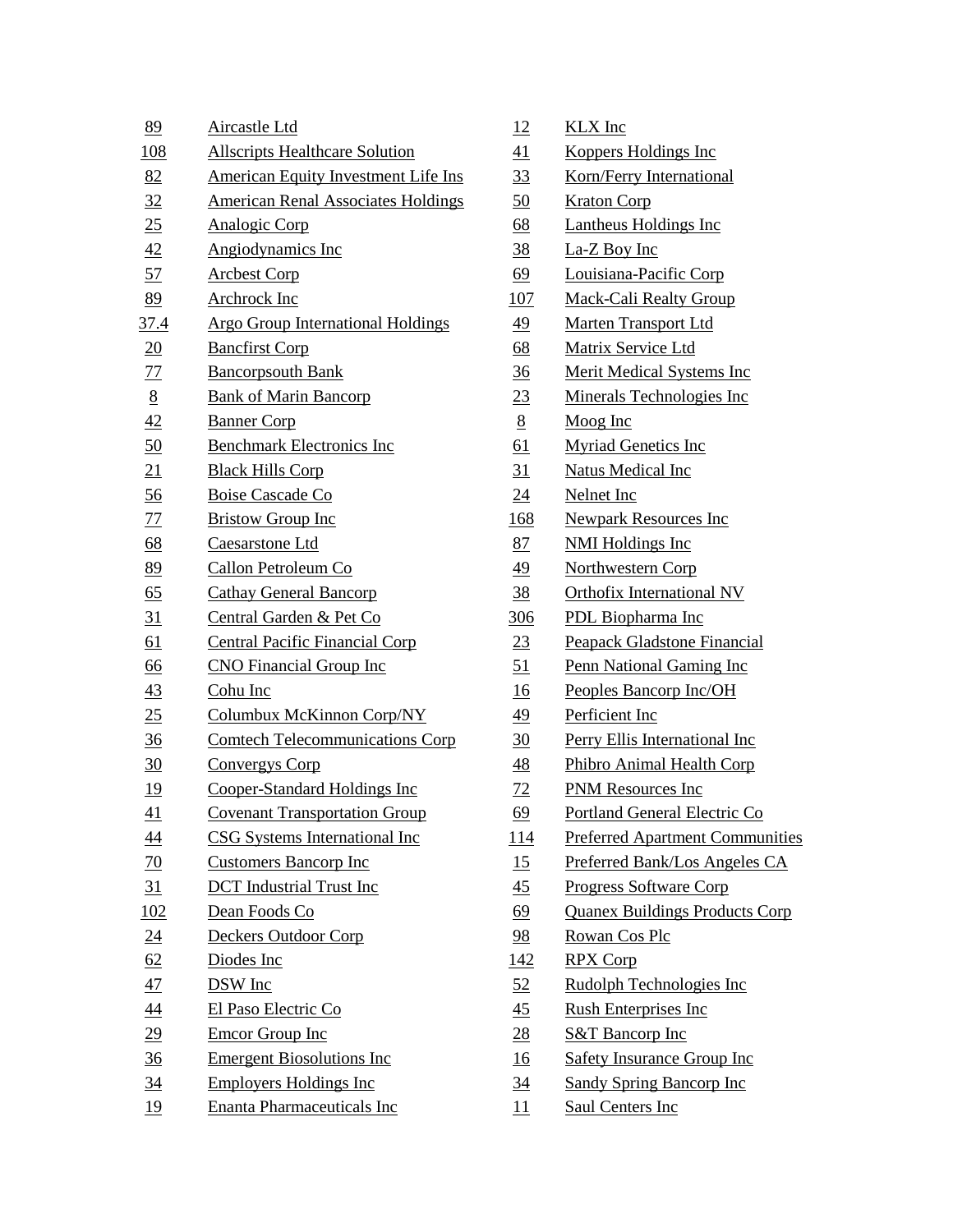| 17             | <b>Enpro Industries Inc</b>                    | 15                | Selective Insurance Group Inc        |
|----------------|------------------------------------------------|-------------------|--------------------------------------|
| 47             | Entegris Inc                                   | <u>128</u>        | <b>Smart &amp; Final Stores Inc</b>  |
| 121            | <b>Essendant Inc</b>                           | 127               | <b>SRC</b> Energy Inc                |
| 52             | <b>Exterran Corp</b>                           | 65                | <b>Stag Industrial Inc</b>           |
| 33             | <b>Fidelity Southern Corp</b>                  | 24                | Stepan Co                            |
| 21             | Financial Institutions Inc                     | <u>19</u>         | <b>Stifel Financial Corp</b>         |
| 11             | <b>First Defiance Financial Corp</b>           | 72                | Stoneridge Inc                       |
| 90             | <b>First Industrial Realty Trust</b>           | 103               | <b>Sunstone Hotel Investors Inc</b>  |
| 22             | <b>Franklin Financial Network Inc.</b>         | <u>40</u>         | <b>Sykes Enterprises Inc</b>         |
| 22             | Genesco Inc                                    | 58                | Tailored Brands Inc                  |
| $\frac{26}{5}$ | <b>Global Brass &amp; Copper Holdings Inc.</b> | $8\overline{8}$   | <b>Tech Data Corp</b>                |
| 118            | <b>Gray Television Inc</b>                     | 356               | <b>Tetra Technologies Inc</b>        |
| $\overline{9}$ | <b>Great Southern Bancorp Inc</b>              | <u>173</u>        | <b>Travelport Worldwide Ltd</b>      |
| 60             | <b>Great Western Bancorp Inc</b>               | 35                | <b>Trico Bancshares</b>              |
| 57             | Hanmi Financial Corp                           | 28                | Trinseo PA                           |
| $\frac{48}{5}$ | <b>Hawaiian Holdings Inc</b>                   | 81                | Trueblue Inc                         |
| 54             | Herman Miller Inc                              | <u> 130</u>       | <b>Trustco Bank Corp NY</b>          |
| 116            | <b>Hersha Hospitality Trust</b>                | 67                | <b>TTM Technologies Inc</b>          |
| <u>78</u>      | <b>Hibbett Sports Inc</b>                      | $\frac{43}{5}$    | <b>U.S. Silica Holdings Inc.</b>     |
| 270            | <b>Highpoint Resources Corp</b>                | 105               | <b>Umpqua Holdings Corp</b>          |
| 99             | <b>Hilltop Holdings Inc</b>                    | 10                | <b>Unifirst Corp/MA</b>              |
| 44             | Homestreet Inc                                 | <u>78</u>         | <b>United Community Banks Inc/GA</b> |
| <u>38</u>      | <b>Horace Mann Educators Corp</b>              | $\overline{24}$   | Virtusa Corp                         |
| <u>13</u>      | <b>Hyster-Yale Materials Handling</b>          | 103               | Vishay Intertechnology Inc           |
| 26             | <b>ICF</b> International Inc                   | 256               | W&T Offshore Inc                     |
| 11             | <b>Idacorp</b> Inc                             | 40                | Walker & Dunlop Inc                  |
| 25             | <b>Independent Bank Corp/MI</b>                | 75                | <b>Washington Federal Inc</b>        |
| 66             | Innoviva Inc                                   | <u>18</u>         | <b>Watts Water Technologies Inc</b>  |
| $\frac{45}{5}$ | <b>Integer Holdings Corp</b>                   | 33                | <b>Wintrust Financial Corp</b>       |
| 59             | <b>International Bancshares Corp</b>           | 86                | <b>Xcerra Corp</b>                   |
| <u>176</u>     | <b>Investors Bancorp Inc</b>                   | 117               | Xenia Hotels & Resorts Inc           |
| 94             | <b>Iridium Communications Inc</b>              | 35                | XO Group Inc                         |
| <u>14</u>      | <b>Johnson Outdoors Inc</b>                    |                   |                                      |
|                |                                                | <b>Twin April</b> |                                      |
| $200 -$        | $A$ pplo $Ino$                                 | 520.              | Doveboy Inc.                         |

| 15              | Selective Insurance Group Inc       |
|-----------------|-------------------------------------|
| 128             | <b>Smart &amp; Final Stores Inc</b> |
| <u>127</u>      | <b>SRC</b> Energy Inc               |
| 65              | <b>Stag Industrial Inc</b>          |
| 24              | Stepan Co                           |
| <u>19</u>       | <b>Stifel Financial Corp</b>        |
| 72              | Stoneridge Inc                      |
| 103             | <b>Sunstone Hotel Investors Inc</b> |
| 40              | <b>Sykes Enterprises Inc</b>        |
| 58              | <b>Tailored Brands Inc</b>          |
| 8               | <b>Tech Data Corp</b>               |
| <u>356</u>      | <b>Tetra Technologies Inc</b>       |
| <u>173</u>      | <b>Travelport Worldwide Ltd</b>     |
| 35              | <b>Trico Bancshares</b>             |
| <u>28</u>       | <b>Trinseo PA</b>                   |
| 81              | Trueblue Inc                        |
| <u>130</u>      | <b>Trustco Bank Corp NY</b>         |
| 67              | <b>TTM Technologies Inc</b>         |
| $\overline{43}$ | <b>U.S. Silica Holdings Inc.</b>    |
| 105             | <b>Umpqua Holdings Corp</b>         |
| <u>10</u>       | <b>Unifirst Corp/MA</b>             |
| 78              | <b>United Community Banks Inc/G</b> |
| $\overline{24}$ | <u>Virtusa Corp</u>                 |
| 103             | Vishay Intertechnology Inc          |
| 256             | W&T Offshore Inc                    |
| 40              | Walker & Dunlop Inc                 |
| 75              | <b>Washington Federal Inc</b>       |
| <u>18</u>       | <b>Watts Water Technologies Inc</b> |
| <u>33</u>       | <b>Wintrust Financial Corp</b>      |
| 86              | <b>Xcerra Corp</b>                  |
| <u>117</u>      | Xenia Hotels & Resorts Inc          |
| 35              | XO Group Inc                        |

| <b>Win April</b> |  |
|------------------|--|
|                  |  |

| 200        | Apple Inc         | 530 | Paychex Inc                        |
|------------|-------------------|-----|------------------------------------|
| 780        | Comcast Corp      | 800 | Raymond James Financial Inc        |
| 800        | DXC Technology Co | 600 | VF Corp                            |
| <u>110</u> | Johnson & Johnson | 800 | <b>Weingarten Realty Investors</b> |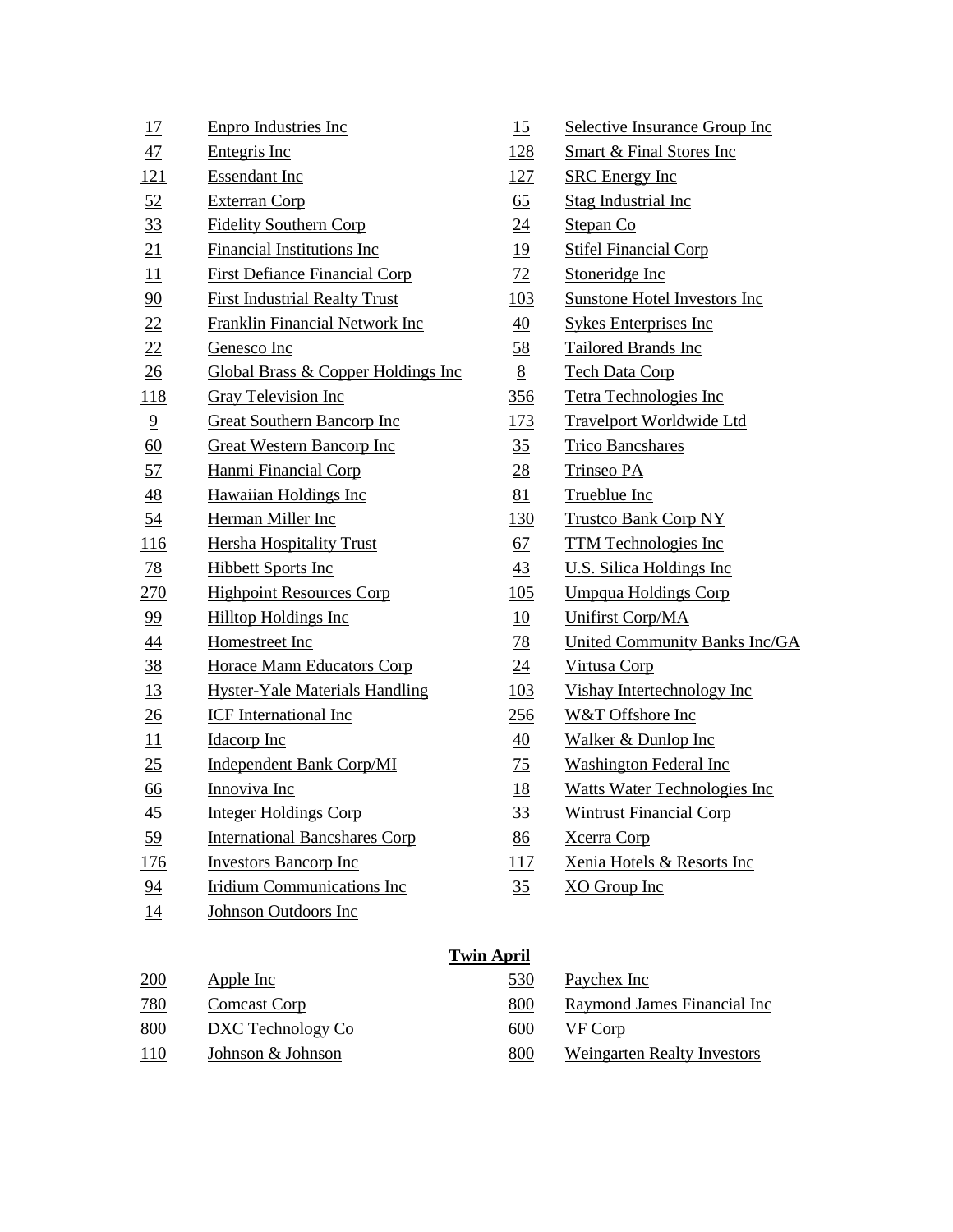The Board unanimously approved the following new members: **Alexander Berry**, Firefighter, start date 4/1/2018 **(Vote: Joe Collins motioned with Mike Hagan seconding and the Board unanimously approving).**

The Board acknowledged with sympathy the passing of **Elizabeth McCabe**, retired Hunt Hospital employee, died 3/28/2018.

The Board unanimously approved the following retirements: **Mary "Kathy" Bishop**, Superannuation Option A, effective 7/15/18 with 15 yrs. 6 months C/S; **Francis Toomey**, Superannuation Option B, effective 4/15/18, with 37 yrs. C/S **(Vote: Joe Collins motioned with Steve Swanson seconding and the Board unanimously approving).**

The Board unanimously approved the following transfers: Transfer to MTRS fbo **Brian Menezes**, totaling 9 months c/s \$1,837.87 **(Vote: Steve Swanson motioned with Cory Grace seconding and the Board unanimously approving).**

Approvals received from PERAC: **Frank Sacco, Chris Ryan**

Paul Todisco of PRIM updated the Board on portfolio performance. Paul reviewed the organization. He explained 2017 was a good year. The PRIT performance thru 12/31/2017 was 17.7% gross of fees and 17.2% net of fees. He explained Danvers net of fees return for CY2017 was +25.56%. He said this is largely a result of the a`la carte fund choices Danvers has made utilizing the PRIT fund options. Steve asked if PRIT anticipates calling a lot more money for VY16 and VY17. Paul said yes. He said they understand the Boards frustration with PRIT not calling enough VY funds during the market crash but they are committed to calling approximately 2/3 of the committed funds for the subsequent VY. The Board thanked Paul for his time and he left the meeting @3:33PM.

Travis Ahern, Administrator/Finance Director reviewed PERAC Memo's and other items of interest. Travis and Susan reviewed **PERAC Memo 17/2018** – supplement pay to W/C.

The Board discussed a potential COLA increase. Wayne explained PERAC and The State Ethics Commission has advised a retired board member can vote during a COLA Increase vote without being in jeopardy of an ethics violation, even though they would be potentially receiving a benefit. Mike Hagan motioned for a 3% increase on the first \$13K, with Joe Collins seconding for the purpose of discussion. The Board discussed the pros and cons of a 3% Increase. Wayne asked Travis to explain how the budget is impacted by the COLA Increase. Travis explained the previous actuary was surprised the Board had voted to increase the COLA base given the Systems investment performance at that time. Since the base increase is irrevocable the new actuary is accounting for a 3% increase on the first \$13K so it will be built into the appropriation figures. Steve said Social Security is giving a 2% increase. Cory asked if the Social Security increase is also a partial base. Both Steve and Wayne said they believe the 2% increase is on the full amount. Travis explained the State Budget also contains a 3% COLA on \$13K. This would provide all the public employees working in Danvers the same increase **(Vote: Mike Hagan motioned with Joe Collins seconding and the Board unanimously approving. The Board noted given potential quorum issues there is not ethics violation of a Board Member voting an increase even if they will also receive a benefit).**

The Board unanimously approved a travel budget for Cory Grace, Mike Hagan and Wayne Marquis to attend the MACRS conference **(Vote: Mike Hagan motioned with Joe Collins seconding and the Board unanimously approving. The Board noted given potential quorum issues there is not ethics violation of a Board Member voting an increase even if they will also receive a benefit).**